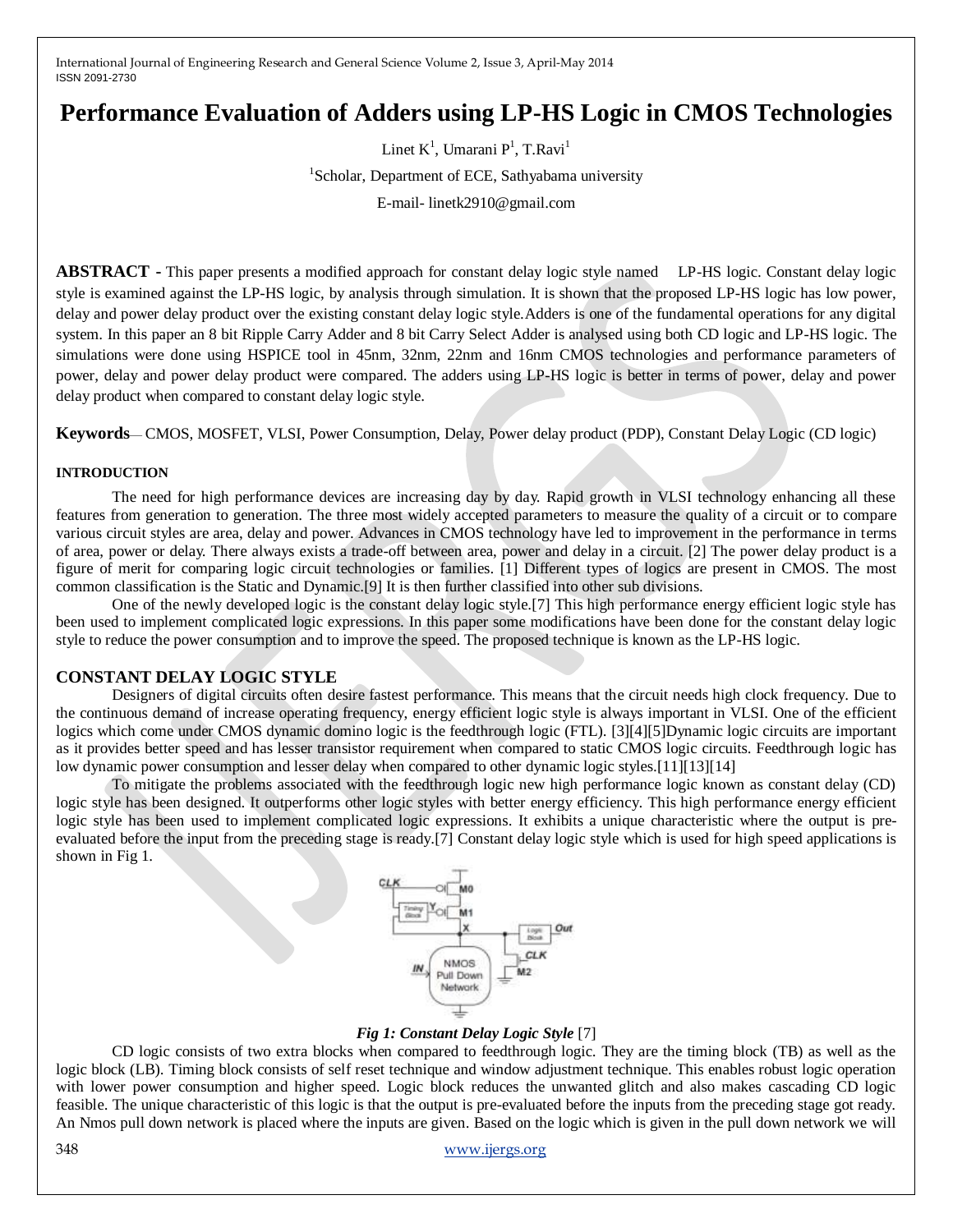get the corresponding output. A buffer circuit implemented using CD logic is shown below. The expanded diagram for timing block as well as logic block is also shown in the Fig 2



### *Fig 2: Buffer Using CD Logic* [7]

The chain of inverters is acting as the local window technique and the NOR gate as a self reset circuit. Length of the inverter chain varies according to the circuit which we have to design. The prime aim of the inverter chain is to provide a delayed clock. The contention problem which is one of the disadvantages of the feedthrough logic is reduced with the help of this window adjustment. In the self reset circuit one of the input of the NOR gate is the intermediate output node X and the other one is the clock. The logic block is simply a static inverter as in the case of dynamic domino logic. Since the above circuit is for a buffer the NMOS pull down network consists of only one nMOS transistor.

The timing diagram for constant delay logic is shown in Fig 3.CD logic works under two modes of operation.

- i. Predischarge mode (CLK=1)
- ii. Evaluation mode (CLK=0)



*Fig 3: Timing Diagram of CD Logic* [7]

Predischarge mode happens when CLK is high and evaluation mode occurs when CLK is low. During predischarge mode X and Out are predischarged and precharged to GND and VDD respectively. During evaluation mode three different conditions namely contention, C-Q delay and D-Q delay takes place in the CD logic. Contention mode happens when IN=1 for the entire evaluation period. During this time a direct path current flows from pMOS to PDN. X rises to nonzero voltage level and Out experiences a temporary glitch. C-Q delay (clock-out) occurs when IN goes to 0 before CLK transits to low. At this time X rises to logic 1 and Out is discharged to VDD and the delay is measured from CLK to Out. D-Q delay happens when IN goes to 0 after CLK transits to low. During this time X initially enters contention mode and later rises to logic 1 and the delay is measured from IN to Out.

If acknowledgement is there wishing thanks to the people who helped in work than it must come before the conclusion and must be same as other section like introduction and other sub section.

## **PROPOSED LP-HS LOGIC**

349 [www.ijergs.org](http://www.ijergs.org/) The proposed LP-HS logic is derived from the existing constant delay logic. When compared to CD logic there are three major differences in the LP-HS logic. The window adjustment technique is eliminated in this logic. The evaluation transistor is altered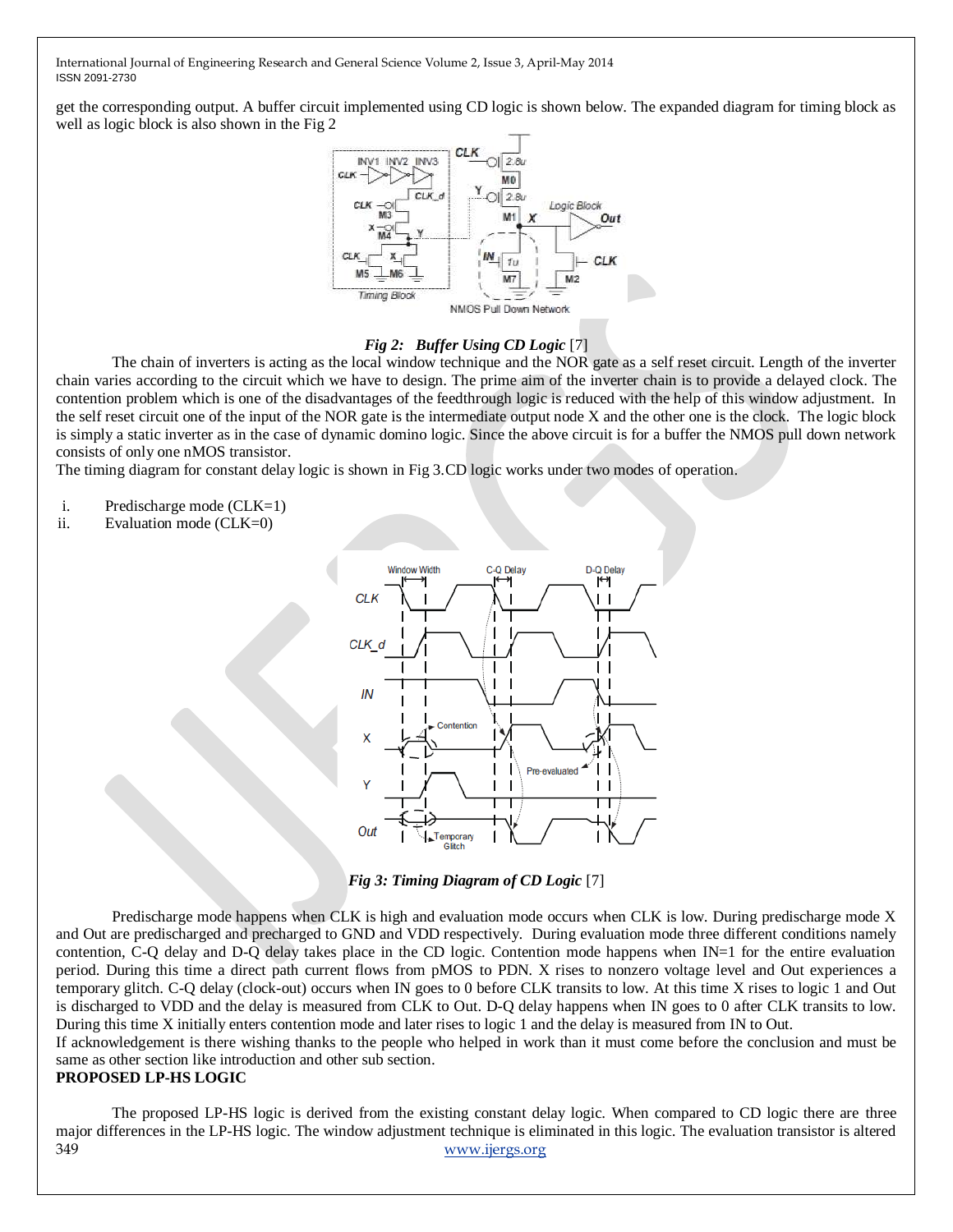as pMOS transistor instead of nMOS. The third variation is the addition of the transistors M2 and M3 in parallel below the pull down network.

The proposed logic helps to reduce the power and delay which in turn reduces the power delay product. The circuit diagram for the proposed logic is shown in Fig 4



 *Fig 4: Proposed LP-HS Logic*

Transistors M0 and M1 whose gates are driven by the CLK and the output of NOR gate are connected in series. This increases the resistance which in turn helps reducing the power. M4 is acting as an evaluation transistor. The NOR gate which is behaving as the self resetting logic is constituted by the transistors M5, M6, M7 and M8. M5, M6 and M7, M8 is driven by CLK and the output intermediate node X. IN values are given to the nMOS pull down network which is given according to the circuit which we have to design. Transistors M2 and M3 are connected in parallel and is placed down to the nMOS pull down network. These transistors help to reduce the power delay product. The gate of M2 is driven by the clock and M3 is at ground. Transistor M2 increases the dynamic resistance of the pull down network which successively helps to reduce the power consumption. Transistors M9 and M10 together figures the static inverter which is used to make the cascading logic more feasible.

The circuit works under two modes of operation.

- i. Precharge mode  $(CLK=0)$
- ii. Evaluation mode (CLK=1)

Precharge mode occurs when clock is low and evaluation mode happens when clock is high. When clock is low, transistor M4 gets ON and provides a high value at node X which in turn provides a low value at the output node OUT. When clock is high the transistor M2 gets ON and the nMOS pull down network is evaluated and gives the output. During this time the transistor M0 whose gate is driven by the CLK is in OFF condition. Due to this the contention mode gets wiped out in the evaluation condition which in turn tends for the elimination of window adjustment technique in the proposed logic. One of the reasons for the power and delay reduction in the circuit is the elimination of the window adjustment technique. During the evaluation mode the pull down network and the transistor M2 gets ON which provides high dynamic resistance which further reduces the power. Transistor M3 is in always ON condition which offers an easy discharge of the value to the ground.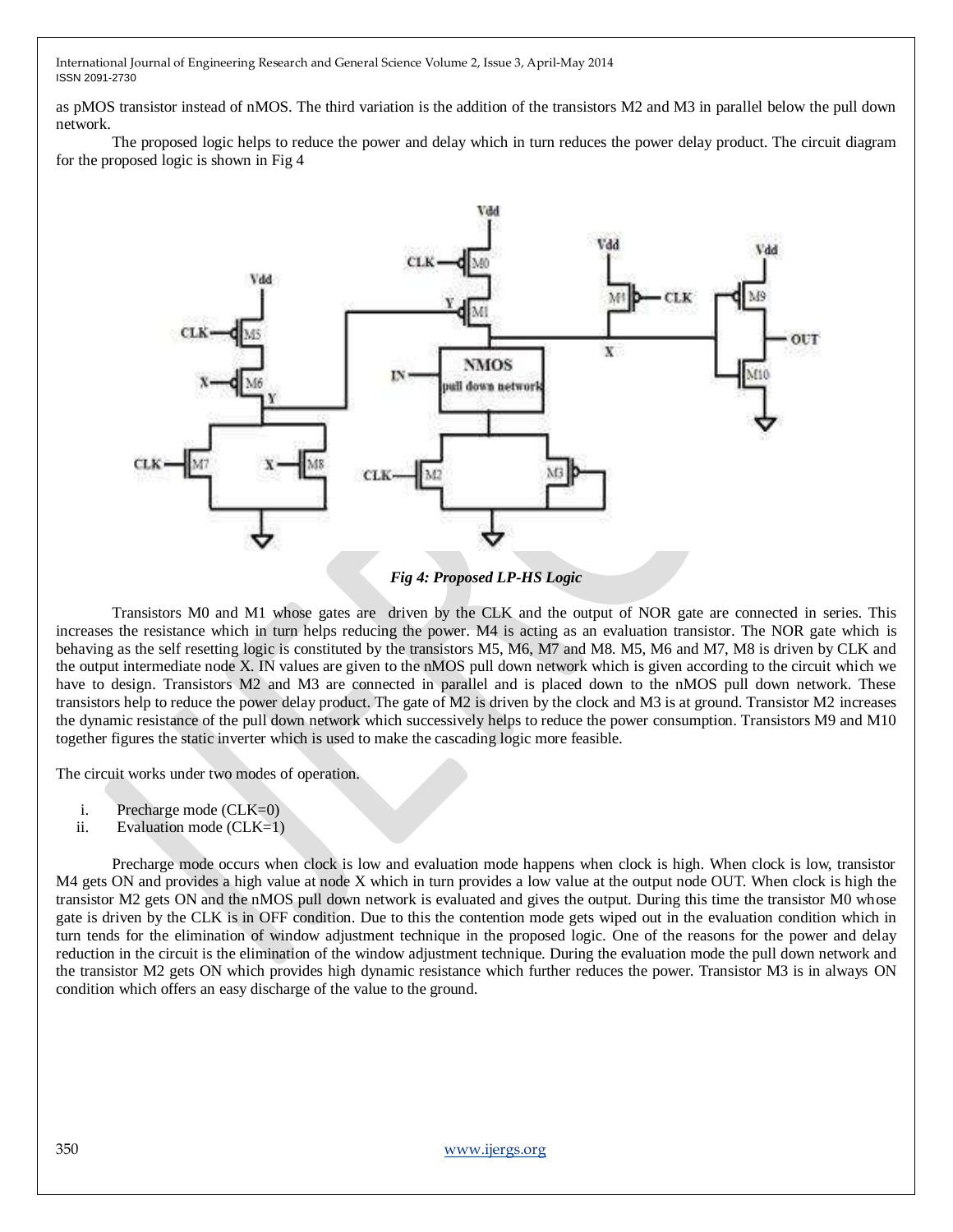# **8 BIT RIPPLE CARRY ADDER**

An 8 bit ripple carry adder is constructed by cascading FA blocks in series. One full adder is responsible for the addition of two binary digits at any stage of the ripple carry. The carryout of one stage is fed directly to the carry in of the next stage. An 8 bit ripple carry adder structure is shown in Fig 4 where  $x_0$ - $x_7$ ,  $y_0$ - $y_7$  represents the two set of inputs.  $C_0$  represents carry input. The output sum and carry is shown as  $S_0-S_7$  and  $C_7$  respectively.



*Fig 5: 8 Bit Ripple Carry Adder*

# *SIMULATION RESULTS*

Figure below describes the output waveforms of 8 bit ripple carry adder using both existing as well as proposed logic in different nanometer CMOS technologies. V(30,31,32,33,34,35,36,37), V(38,39,40,41,42,43,44,45) are the two input signals, V(46) refers the carry input. The output sum and carry are represented by V(55,56,57,58,59,60, 61,62) and V(54) respectively.

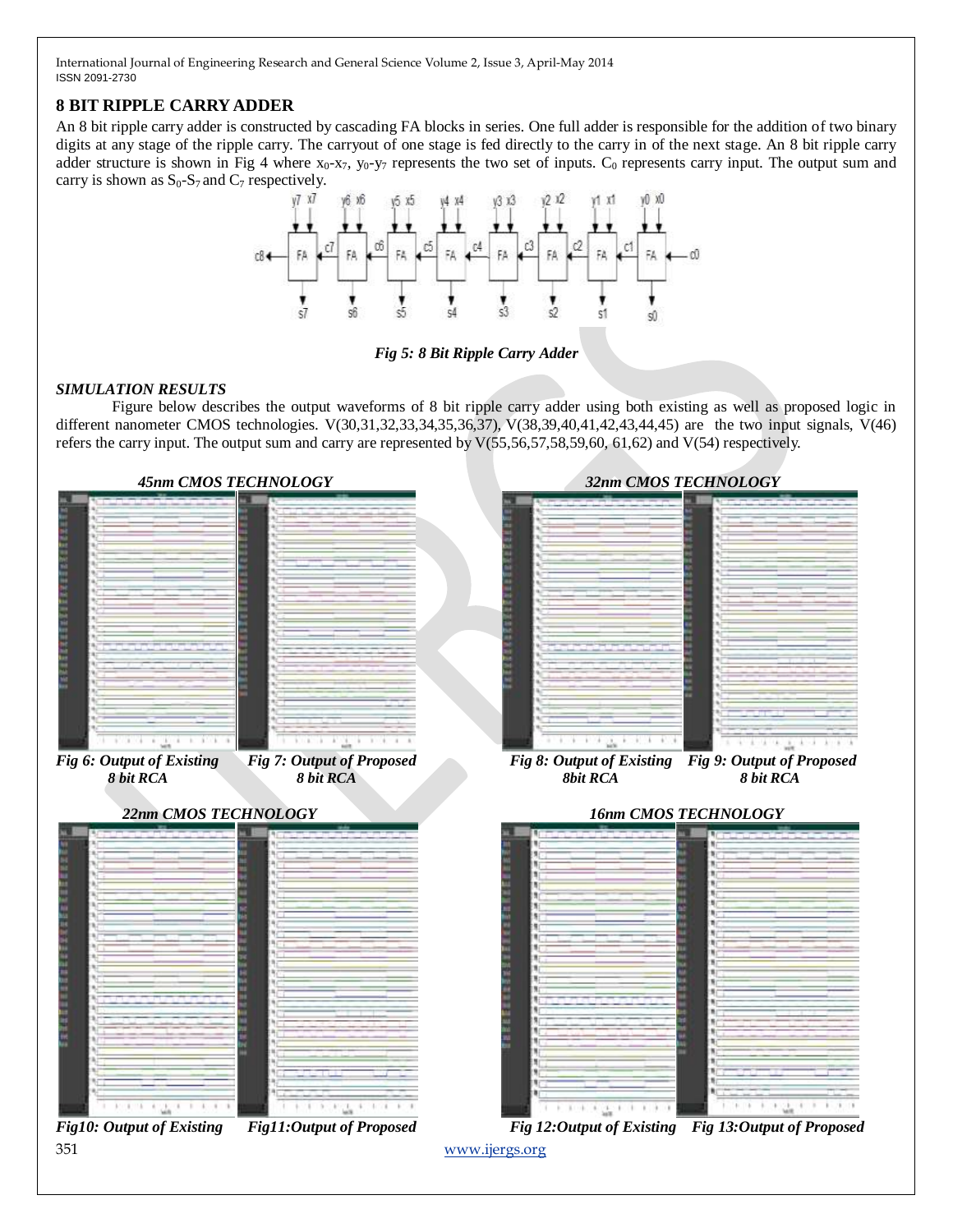### *8 bit RCA 8 bit RCA 8bit RCA 8 bit RCA* **8 BIT CARRY SELECT ADDER**

The concept of carry select adder (CSA) is to compute alternative results in parallel and subsequently selecting the correct result with a single or multiple stage hierarchical techniques. In order to enhance its speed performance, the carry select adder increases its area requirements. In carry select adders both sum and carry bits are calculated for the two alternatives: inputs carry '0' and ‗1'. Once the carry in is delivered, the correct computation is chosen (using a MUX) to produce the desired output. Therefore instead of waiting for the carry in to calculate the sum, the sum is correctly found as soon as the carry in gets there. The time taken to compute the sum is then avoided which results in good improvement in speed. An 8 bit carry select adder structure is shown in Fig 7  $x_0$ -x<sub>7</sub>, y0-y<sub>7</sub> represents the two set of inputs. C<sub>0</sub> represents carry input. The output sum and carry is shown as  $S_0$ -S<sub>7</sub> and C<sub>7</sub> respectively.



*Fig 14: 8 Bit Carry Select Adder*

### *SIMULATION RESULTS*

Figure below describes the output waveforms of 8 bit carry select adder using both existing logic as well as proposed logic in different nanometer technologies.  $V(2,3,4,5,6,7,8,9)$ ,  $V(10,11,12,13,14,15,16,17)$  are the two input signals,  $V(20)$  refers the carry input. The output sum and carry are represented by V(21,22,23,24,25,26,27,28) and V(39) respectively.



352 [www.ijergs.org](http://www.ijergs.org/)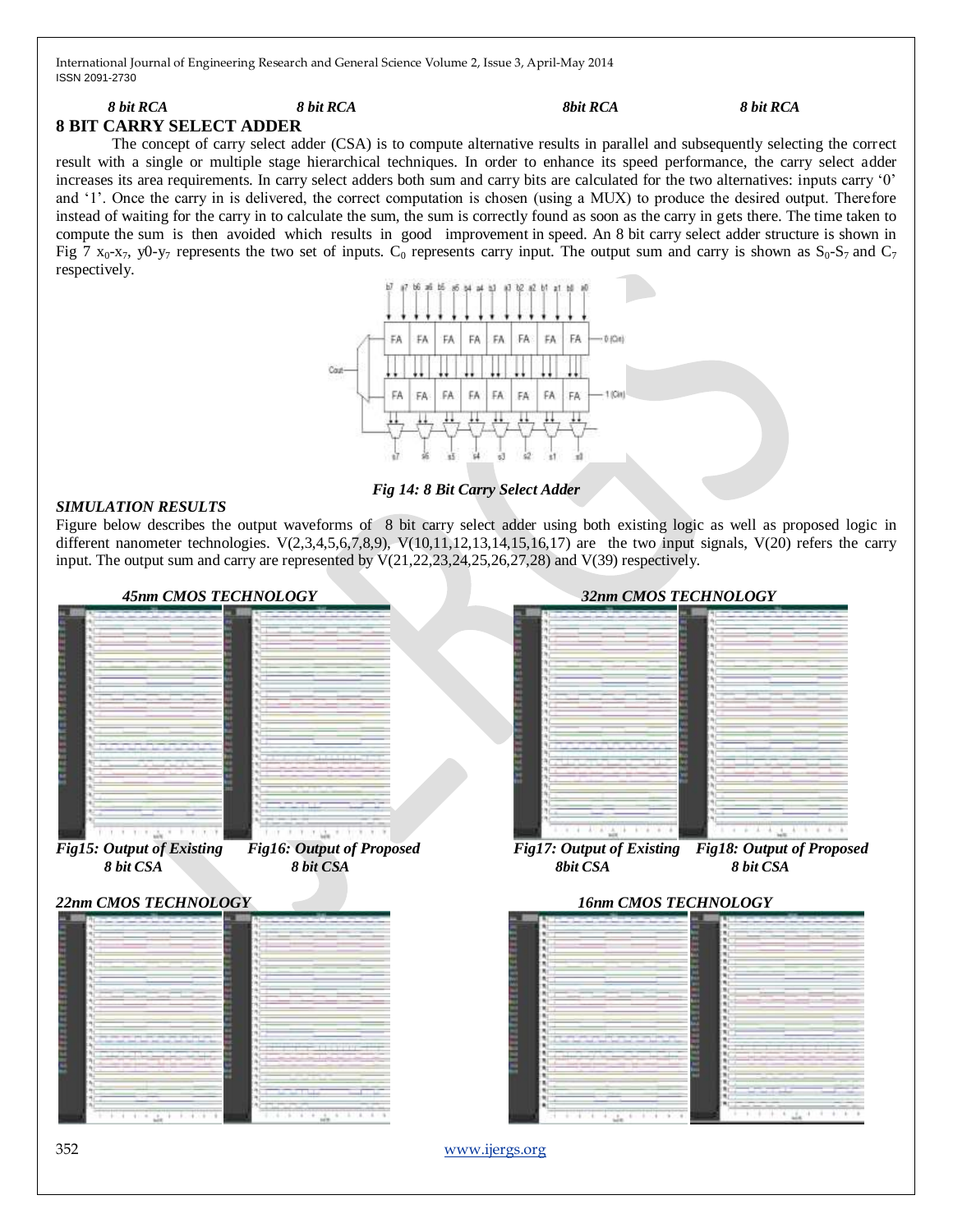*Fig19: Output of Existing Fig20: Output of Proposed Fig21: Output of Existing Fig22: Output of Proposed 8 bit CSA 8 bit CSA 8bit CSA 8 bit CSA* **PERFORMANCE ANALYSIS**

Here the performance analysis like power, delay and power delay product of 8 bit RCA and 8 bit CSA using CD logic as well as LP-HS logic have been carried out and there results were compared and is shown in the table below.

*Table 1: Power, Delay and PDP analysis of 8 bit RCA in different nanometer technologies*

| <b>TECHNOLOGY</b> | <b>CD LOGIC</b>           |            |                    | LP-HS LOGIC     |            |                    |
|-------------------|---------------------------|------------|--------------------|-----------------|------------|--------------------|
|                   | <b>Power</b><br>$(\mu w)$ | Delay (ps) | <b>PDP</b><br>(fJ) | Power $(\mu w)$ | Delay (ps) | <b>PDP</b><br>(fJ) |
| 45nm              | 77.10                     | 8.35       | 0.64               | 13.46           | 8.30       | 0.11               |
| 32nm              | 58.15                     | 38.64      | 2.24               | 8.39            | 35.35      | 0.30               |
| 22nm              | 88.04                     | 11.85      | 1.04               | 6.92            | 21.21      | 0.15               |
| 16nm              | 8.52                      | 9.30       | 0.08               | 2.41            | 17.86      | 0.04               |

*Table 2: Power, Delay and PDP analysis of 8 bit CSA in different nanometer technologies*

| <b>TECHNOLOGY</b> | <b>CD LOGIC</b>           |            |                    | LP-HS LOGIC     |            |                    |
|-------------------|---------------------------|------------|--------------------|-----------------|------------|--------------------|
|                   | <b>Power</b><br>$(\mu w)$ | Delay (ps) | <b>PDP</b><br>(fJ) | Power $(\mu w)$ | Delay (ps) | <b>PDP</b><br>(fJ) |
| $45$ nm           | 164.30                    | 38.96      | 6.40               | 44.92           | 21.17      | 0.95               |
| 32nm              | 125.50                    | 73.69      | 9.24               | 29.91           | 67.61      | 2.02               |
| 22nm              | 207.60                    | 27.46      | 5.70               | 21.77           | 40.65      | 0.88               |
| 16nm              | 18.86                     | 42.11      | 0.79               | 5.61            | 61.52      | 0.35               |

# **CONCLUSION**

The concept of constant delay logic is modified and a new logic has been developed known as the LP-HS logic. Adders are designed using both existing as well as proposed logic. It is simulated with 45nm, 32nm, 22nm and 16nm CMOS technologies and the performance parameters power, delay, power delay product were compared. The simulations for 45nm, 32nm and 22nm CMOS technologies were carried out at 0.9 V, while 16nm CMOS technology was simulated at 0.6V. The operating frequency for all the technologies was kept at 1GHz.

From the results it is found that the power delay product has been improved by 82.81% for 8 bit RCA and 85.15% for 8 bit CSA using the proposed logic in 45nm CMOS technology. A betterment of 86.60% has been found for 8 bit RCA and 78.13% for 8 bit CSA using the proposed logic for 32nm CMOS technology. Similarly an improvement of 85.57% for 8 bit RCA and 84.56% for 8 bit CSA were found using the proposed logic in 22nm CMOS technology. Finally an improvement of 50% and 55.69% have been found for 8 bit RCA and 8 bit CSA in 22nm CMOS technology.

353 [www.ijergs.org](http://www.ijergs.org/)